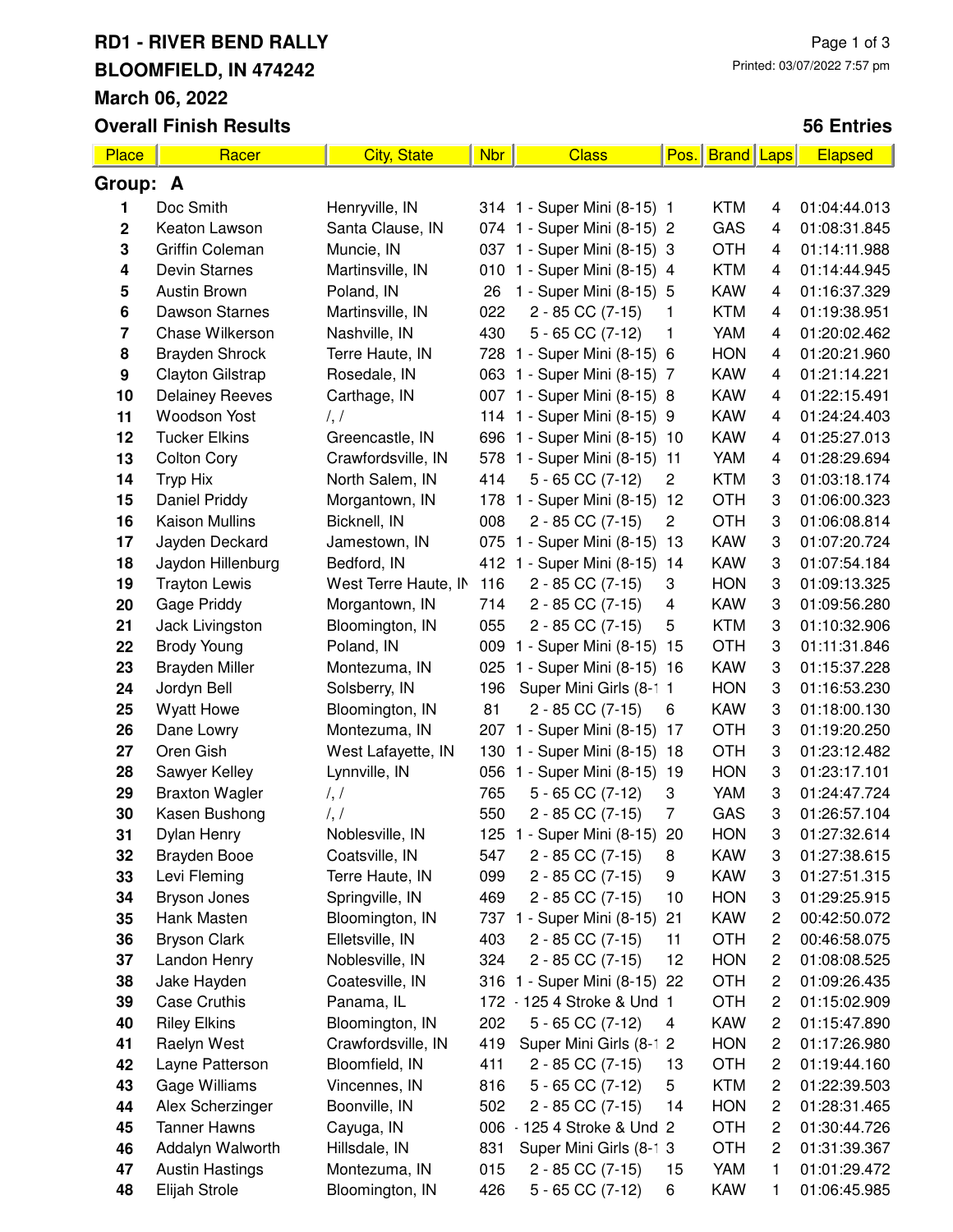# **RD1 - RIVER BEND RALLY BLOOMFIELD, IN 474242**

## **March 06, 2022**

| <b>Overall Finish Results</b> |                     |                    |            |                            |            |                        |   | <b>56 Entries</b> |
|-------------------------------|---------------------|--------------------|------------|----------------------------|------------|------------------------|---|-------------------|
| <b>Place</b>                  | Racer               | <b>City, State</b> | <b>Nbr</b> | <b>Class</b>               |            | <b>Pos. Brand Laps</b> |   | <b>Elapsed</b>    |
| Group: A                      |                     |                    |            |                            |            |                        |   |                   |
| 49                            | Paul Carnes         | Indianapolis, IN   |            | 312 - 125 4 Stroke & Und 3 |            | <b>OTH</b>             |   | 01:16:13.679      |
| 50                            | Hunter Norton       |                    | 791        | $2 - 85$ CC (7-15)         | 16         | YAM                    |   | 01:16:20.729      |
| DNF                           | <b>Carson Clark</b> | Ellettsville, IN   | 974        | $2 - 85$ CC $(7-15)$       | <b>DNF</b> | OTH                    | 0 | 00:00:00.000      |

| ndianapolis, IN  | $312 - 125$   |                |
|------------------|---------------|----------------|
| $\cdot$ /        | 791.          | $\overline{2}$ |
| Ellettsville, IN | 974           | $\mathcal{P}$  |
| Bedford, IN      | $912 \t1 - S$ |                |
|                  |               |                |

| 49 Paul Carnes             | Indianapolis, IN |               |  | OTH.                       |                              | 01:16:13.679                                                                                   |
|----------------------------|------------------|---------------|--|----------------------------|------------------------------|------------------------------------------------------------------------------------------------|
| 50 Hunter Norton           |                  |               |  |                            |                              |                                                                                                |
| <b>DNF</b> Carson Clark    | Ellettsville, IN |               |  |                            |                              | 0 00:00:00.000                                                                                 |
| <b>DNF</b> Layne Patterson | Bedford, IN      |               |  |                            |                              |                                                                                                |
|                            |                  | $\frac{1}{2}$ |  | 312 · 125 4 Stroke & Und 3 | 974 2 - 85 CC (7-15) DNF OTH | 791 2 - 85 CC (7-15) 16 YAM 1 01:16:20.729<br>912 1 - Super Mini (8-15) DNF KAW 0 00:00:00.000 |